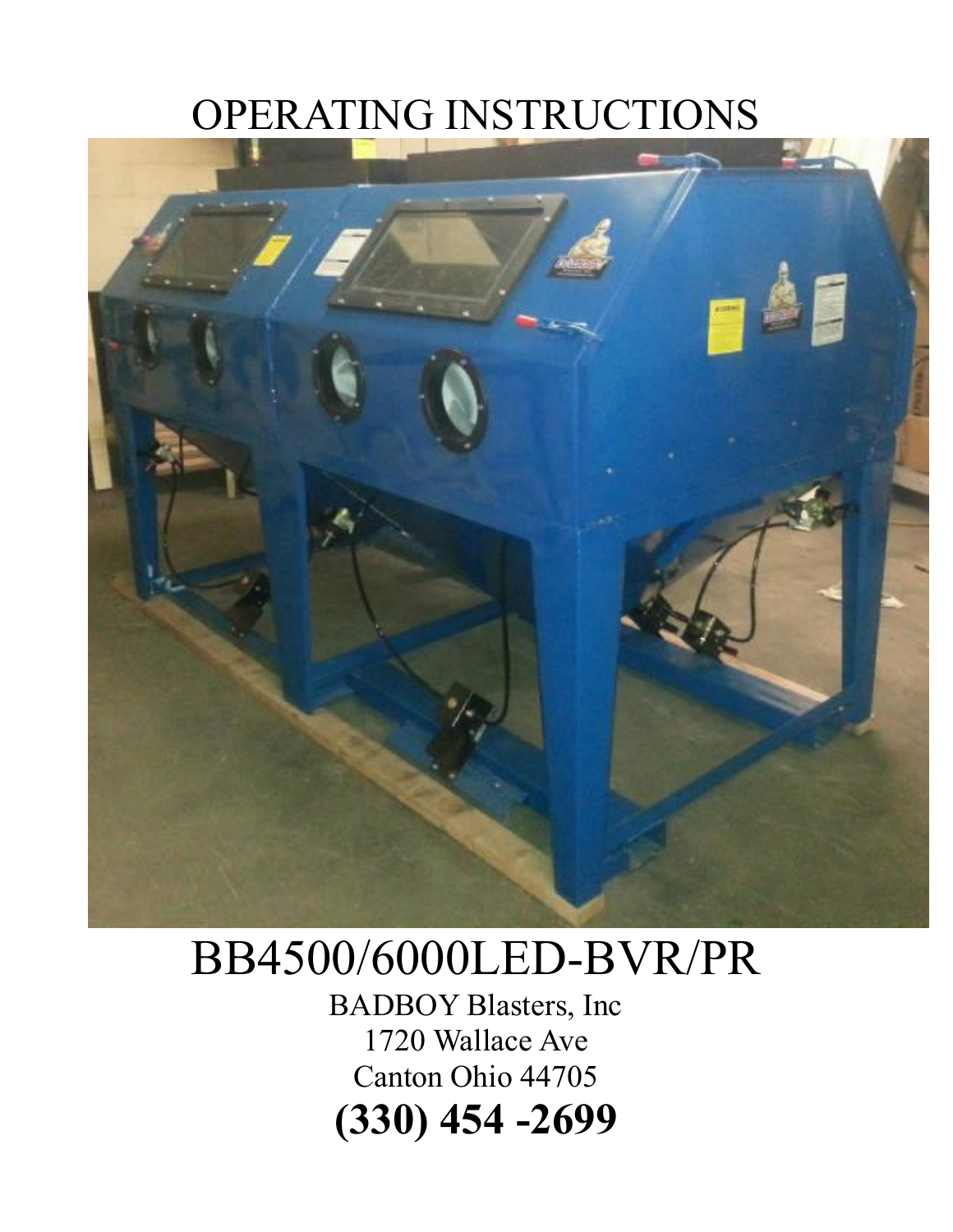| Builders Name       |  |
|---------------------|--|
| Date of Shipment:   |  |
|                     |  |
| <b>Buyers Name:</b> |  |
|                     |  |
| Phone:              |  |

Manufactured by:

•

BADBOY Blasters Inc COMPANY 1720 Wallace Ave Canton,Ohio 44705. BADBOY Blasters equipment should be properly maintained per the operating instructions. For peak performance of your equipment, use only genuine BADBOY Blasters replacement parts; accept no substitutes! The use of non-BADBOY Blasters parts will void the warranty. To order replacement parts, contact BADBOY Blasters @ 1-330-454-2699, fax us at 330-454- 9690, or e-mail us @ badboyblasters@yahoo.com or our website www.badboyblasters.com and we will get back with you.

CAUTION: Never use silica-based abrasives in BADBOY blast systems.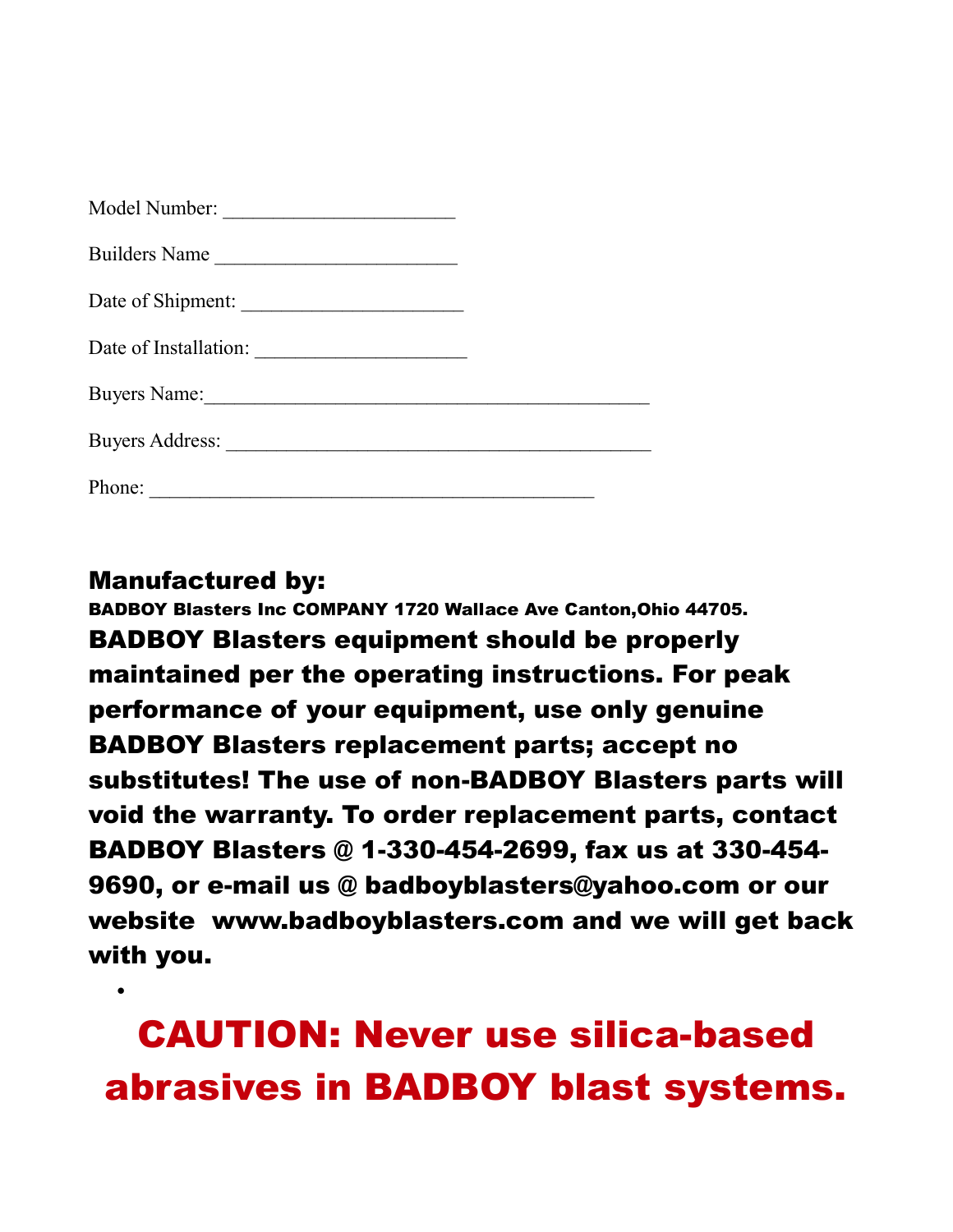### DUST COLLECTOR MAINTENANCE



 **Badboy Blasters** uses a 600 CFM dust collection system. This allow a lot of air movement threw the cabinet for supreme vision. The filter bag is a .005 micron dust collection reservoir made of Polyester material. This MUST be serviced on a as needed basis. If the bag looks to be pressurized simply shut off the dust collection motor and shake the filter bag. This might take up to a minute depending on how clogged the filter bag is. By doing this you are removing fine dust from the internal filter bag pours. The abrasive dust will collect in the bottom of the bag. If used more than two hours daily this process might have to be repeated up to 6 times a day. Once dust build up in the clear bag is over 6 inches it is recommended that the bag be dumped of dust material.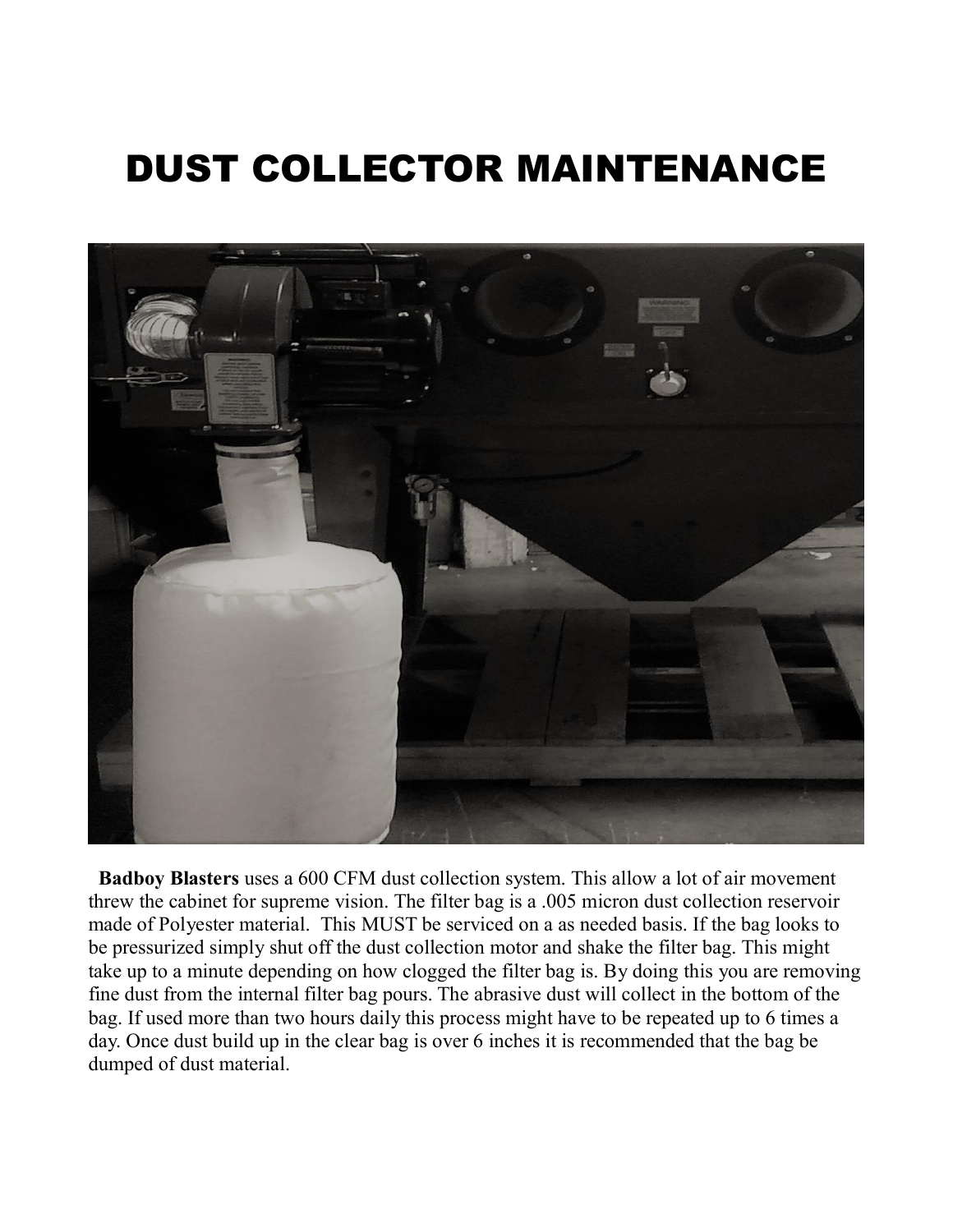### **\*\*\*\*THIS MATERIAL MUST BE DISPOSED OF IN ACCORDANCE WITH THE LAWS OF YOUR STATE. ALWAYS WEAR A RESPIRATOR AND SAFETY GLASSES DURING THIS PROCESS**\*\*\*\*\* **HV (HAND VALVE) OPERATION**



#### **ALL DOORS MUST BE IN THE CLOSED AND LOCKED POSITION WHEN THIS VALVE IS IN THE ON POSITION**

The HV valve a BADBOY Exclusive. This allows the operator more freedom during the blasting operation as they don't have to hand squeeze nor stand on a foot pedal. Switching to the right is for direct pressure blasting and to the left for suction blasting. This is a great feature that allows you both types of blasting by the turn of a knob. BADBOY Blasters has fabricated a cover for the HV valve (not shown) that prevents someone from accidentally bumping into the HV handle. The air will instantly blast when switched to the suction side. It takes about 6 seconds for pressure to build and begin blasting on the pressure side. Any maintenance on this valve the air supply must be disconnected for safety. It is recommended that periodically all fittings are checked for tightness.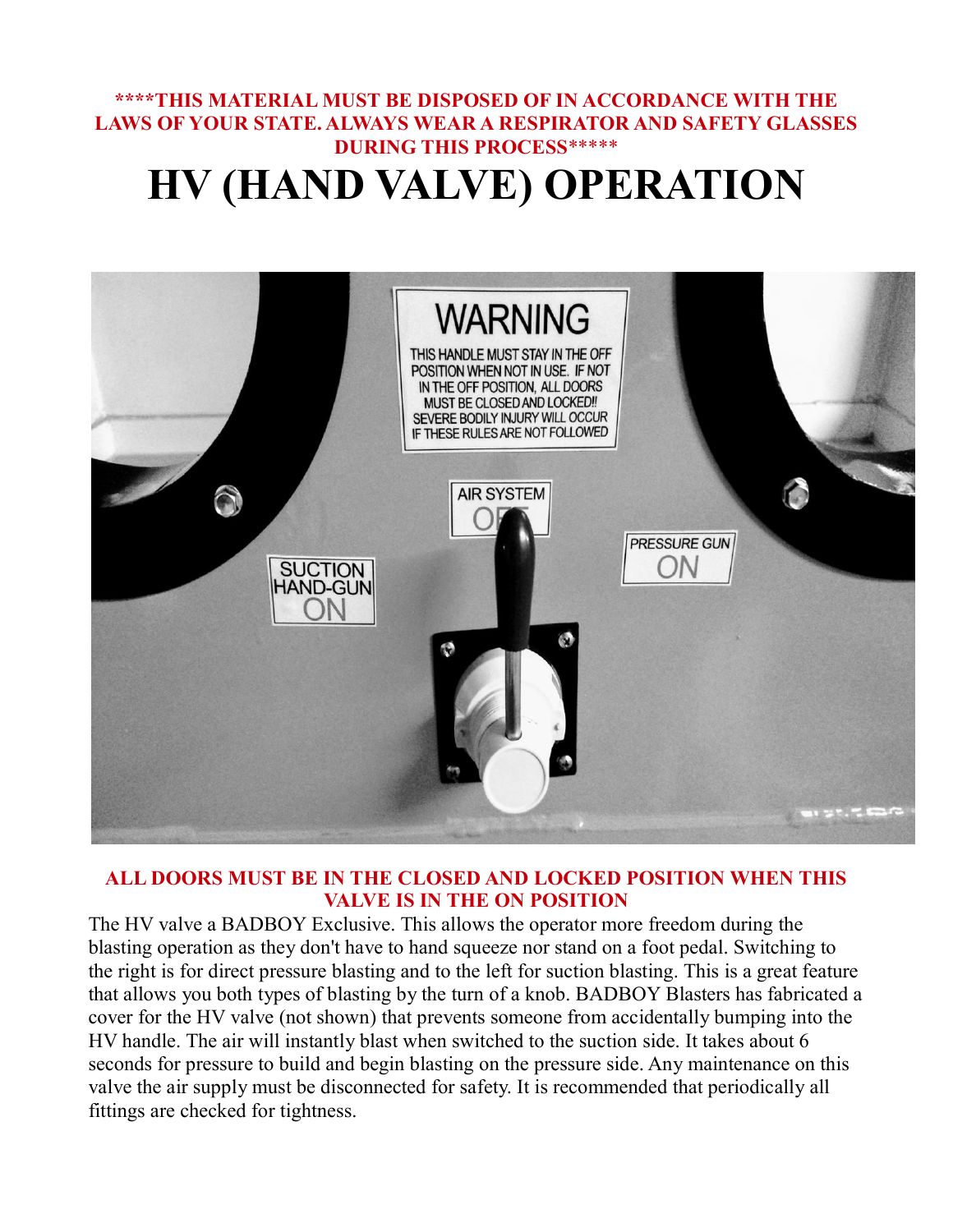# **DIRECT PRESSURE SETUP**



The setting at the bottom of the pressure tank is very important! It's the device that meters the amount of abrasive that travels through the blasting home during a blasting operation. By getting the valve too far open then you are filling the tank more often than needed. Yes, more media is better but there comes a point when too much will slow down the cut. Your media only cuts efficiently with media velocity. So, if media is allowed to travel through the hose in excess it can't remove as fast as it's being fed, then the velocity is taken away. The best setting to start with is the ball valve at 7 o'clock then adjust from there. Rule of thumb if the blast hose pulsates then the blast media setting is too much. Once you operate a few times you will get the hang of it! Set the pressure on the regulator at 110 psi engineered valves will only allow the pressure pot to reach 60 psi.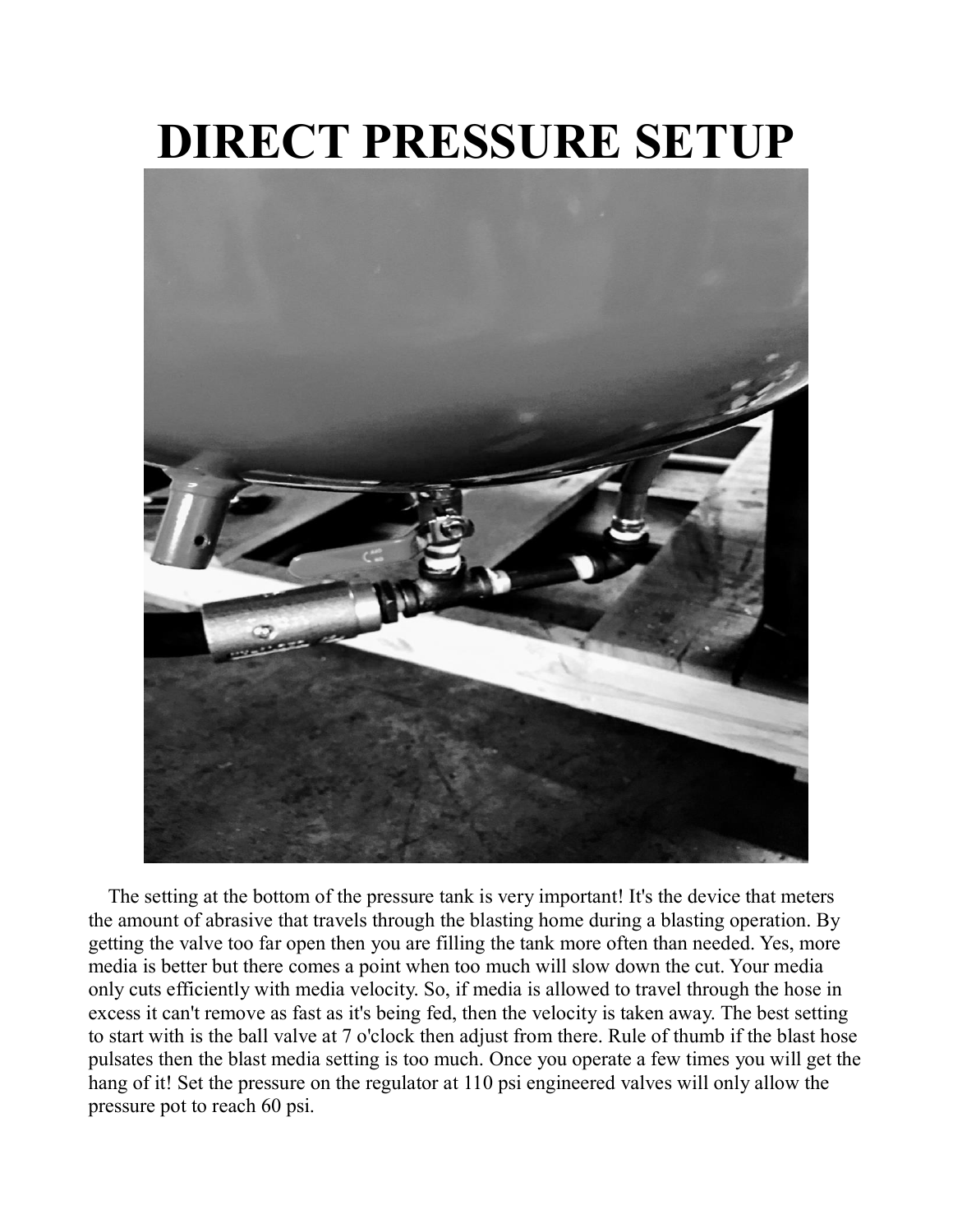### **PRESSURE TANK REFILLING**



#### **BE SURE TANK IS DECOMPRESSED BEFORE ATTEMPING TO REFILL AND YOU ARE WEARING A RESPIRATOR AND SAFETY GLASSES**

Screw off the TEE handle at the top of the red pressure tank. Once open put in the supplied funnel and begin to fill. Remember it takes 40 lbs of media just to make the pressure tank to function. The tank has a max capacity of 200lbs. It should be noted that when removing media from the cabinet to refill the pressure pot. It is wise to strain the media for any small pieces of debris. This will cause problems with the blast nozzle to plug up. It's recommended to strain the media with a colander/strainer.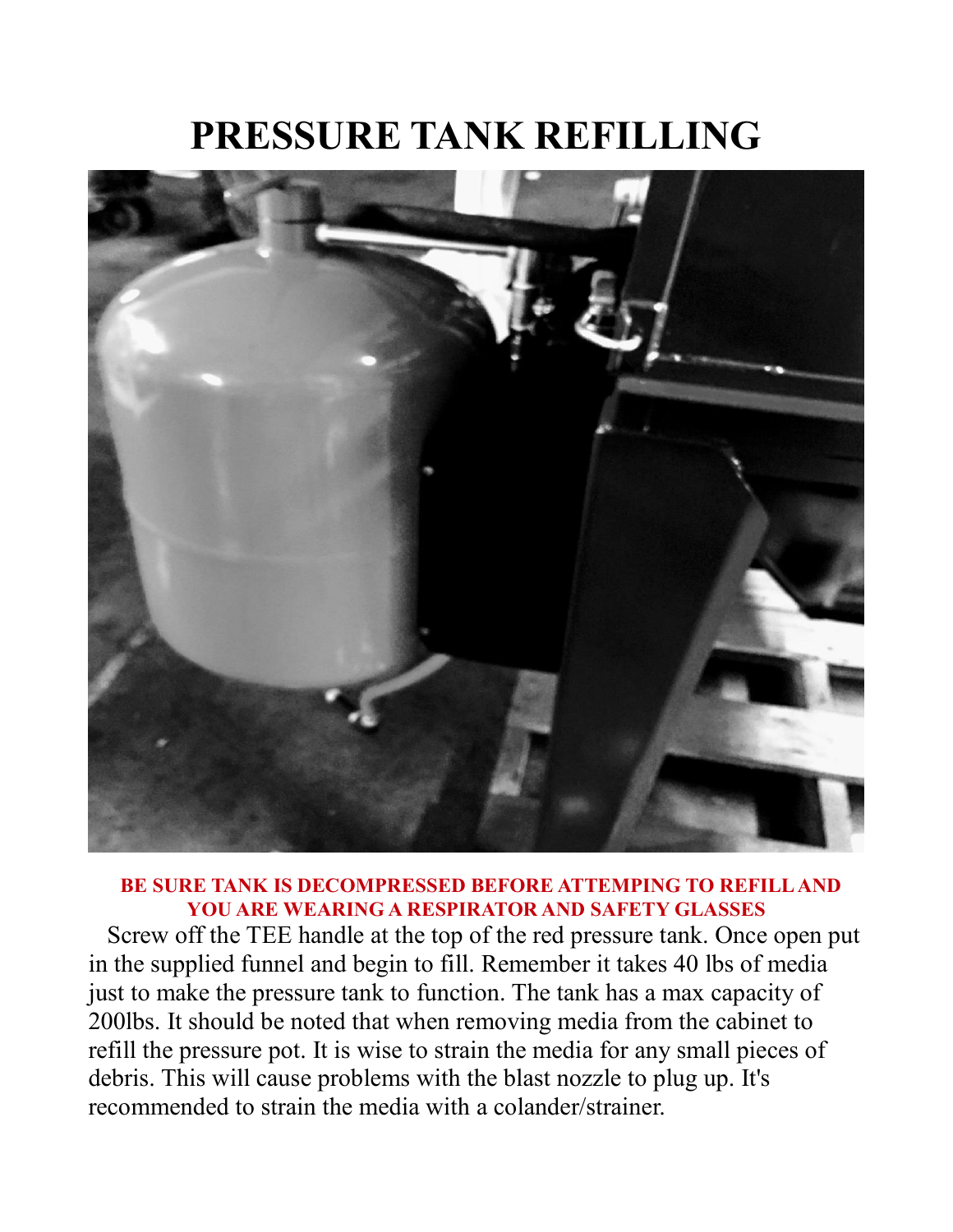### **CABINET SPECS AND REQUIRMENTS**

**Voltage 110**

**Amperage 12**

**Max PSI 120**

**Suction CFM per gun 16**

**Pressure CFM 24**

**Lighting Type LED**

**Internal Cabinet Size 96"(W) X 29"(H) X48"(D)**

**External Dim 114"(W) 64"(H) X 54"(D)**

**Weight 1200 lbs**

**Regulator Connection Size ½ NPT**

**Number of Water Traps 2**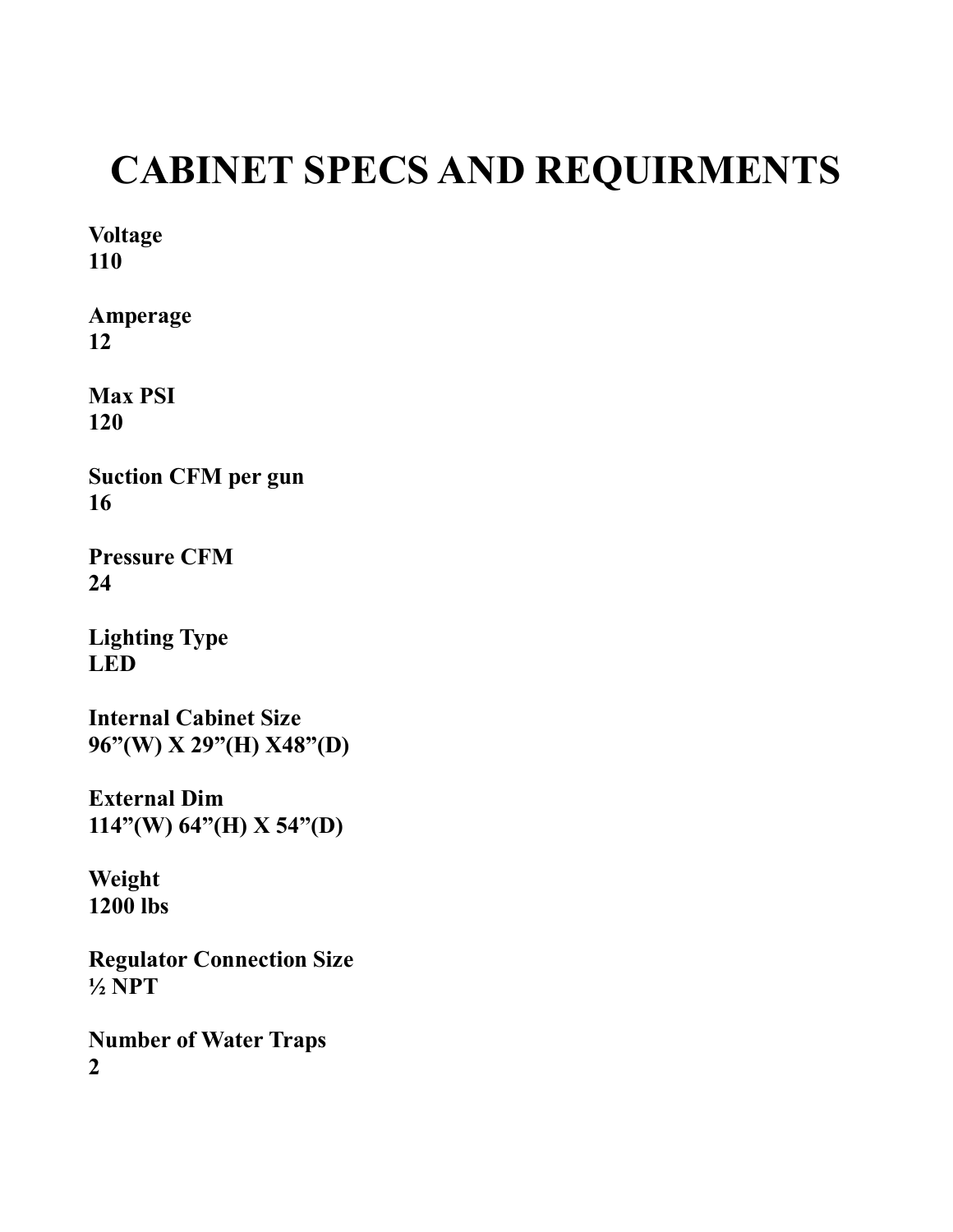## **ALWAYS USE SILICA FREE BLAST MEDIA**

#### **WARNING! Abrasive blasting with sands containing crystalline silica can cause serious or fatal respiratory disease.**

The National Institute for Occupational Safety and Health (NIOSH) requests assistance in preventing silicosis and deaths in workers exposed to respirable crystalline silica during sandblasting. Sandblasters, exposed coworkers, and their employers urgently need information about the respiratory hazards associated with sandblasting. Your assistance in this effort will help prevent silicosis and death, a national goal for health promotion and disease prevention stated in Healthy People 2000 [DHHS 1990].

The Alert describes 99 cases of silicosis from exposure to crystalline silica during sandblasting. Of the 99 workers reported, 14 have already died from the disease, and the remaining 85 may die eventually from silicosis or its complications. NIOSH requests that editors of trade journals, safety and health officials, labor unions, and employers bring the recommendations in this Alert to the attention of all workers who are at risk.

### **Background**

#### Description and Uses of Abrasive Blasting

Abrasive blasting involves forcefully projecting a stream of abrasive particles onto a surface, usually with compressed air or steam. Because silica sand is commonly used in this process, workers who perform abrasive blasting are often known as sandblasters. Tasks performed by sandblasters include the following:

- Cleaning sand and irregularities from foundry castings
	- Cleaning and removing paint from ship hulls, stone buildings, metal bridges, and other metal surfaces
	- Finishing tombstones, etching or frosting glass, and performing certain artistic endeavors.

### Description of Silicosis

When workers inhale the crystalline silica[\\*](https://www.cdc.gov/niosh/docs/92-102/default.html) used in abrasive blasting, the lung tissue reacts by developing fibrotic nodules and scarring around the trapped silica particles [Silicosis and Silicate Disease Committee 1988]. This fibrotic condition of the lung is called silicosis. If the nodules grow too large, breathing becomes difficult and death may result. Silicosis victims are also at high risk of developing active tuberculosis [Myers et al. 1973; Sherson and Lander 1990; Bailey et al. 1974].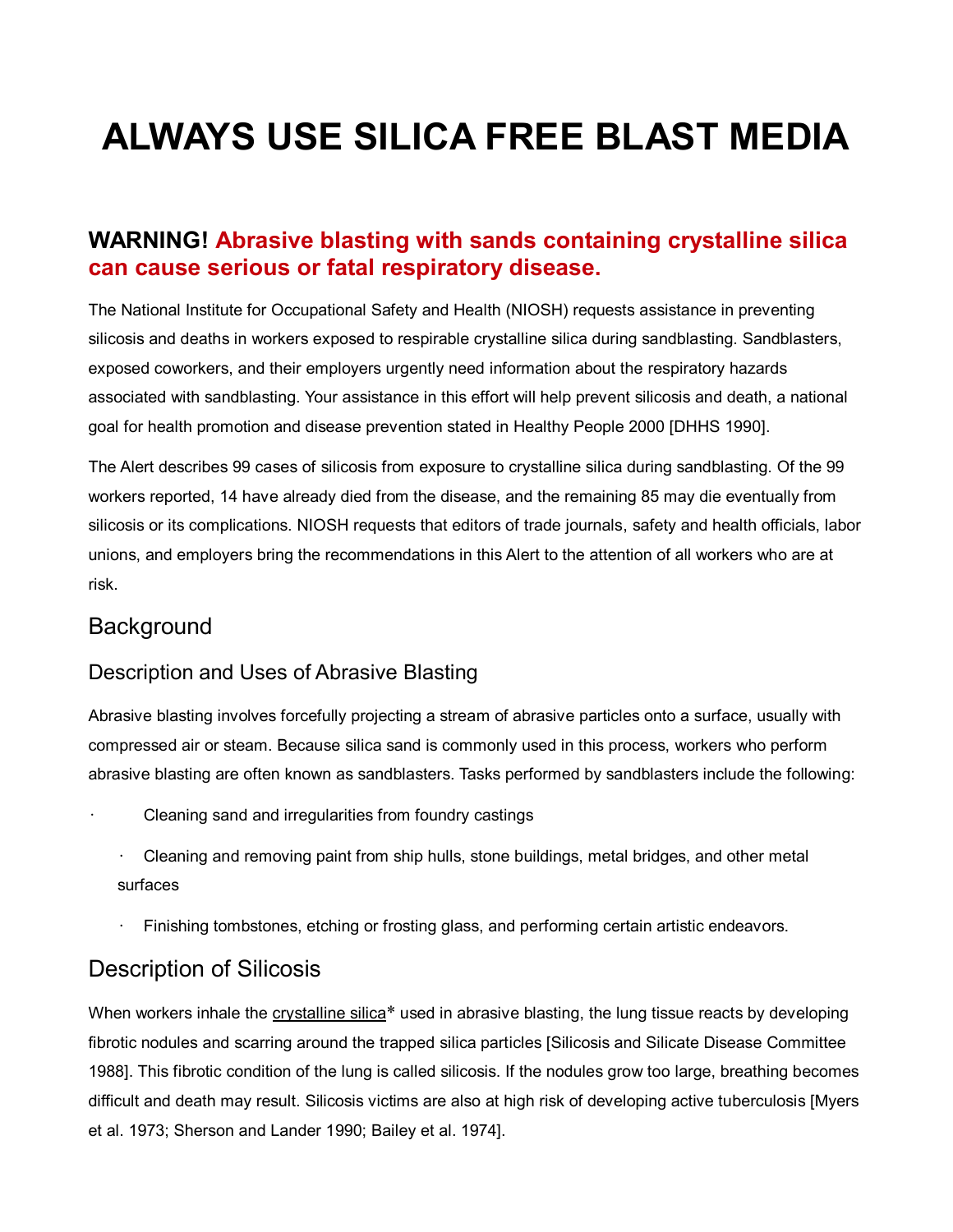The silica sand used in abrasive blasting typically fractures into fine particles and becomes airborne (see Figure 1). Inhalation of such silica appears to produce a more severe lung reaction than silica that is not freshly fractured [Vallyathan et al. 1988]. This factor may contribute to the development of acute and accelerated forms of silicosis among sandblasters.

Figure 1. Sandblaster working in the dusty atmosphere created by airborne particles of silica sand.

### Number of Exposed Workers

Estimates indicate that more than 1 million U.S. workers are at risk of developing silicosis and that more than 100,000 of these workers are employed as sandblasters [Shaman 1983]. Approximately 59,000 of the 1 million workers exposed to crystalline silica will eventually develop silicosis [Shaman 1983]. No published estimates indicate the number of sandblasters who will develop silicosis, but a 1936 study in Great Britain [Merewether 1936] reported that 5.4% of a population of sandblasters (24 of 441) died from silicosis or silicosis with tuberculosis in a 3.5-year period. The National Occupational Exposure Survey indicates that the construction industry employs the largest number of sandblasters, with the highest proportion in the special trades industries [NIOSH 1988b, c; 1990b].

### Respiratory Protection Practices

Acute silicosis is less common today than it was in the 1930s because engineering controls are used to reduce exposure to respirable crystalline silica and because the use of alternative abrasives is increasing. However, data indicate that most abrasive blasters continue to work without adequate respiratory protection [NIOSH 1974a]. In addition, workers adjacent to abrasive blasting operations (for example, painters, welders, and laborers) often wear no respiratory protection [NIOSH 1990b].

Ventilation controls for reducing crystalline silica exposures are not used in most industries [NIOSH 1990b]. Samimi et al. [1974] found that even in short-term sandblasting operations (less than 2½ hours of blasting during an 8-hour workday), the average concentration of crystalline silica was 764 micrograms per cubic meter ( $\mu$ g/m<sub>3</sub>), with an average silica content of 25.5%. This average dust concentration was twice the 1974 standard of the Occupational Safety and Health Administration (OSHA).

In a 1974 study of respiratory protection practices during abrasive blasting [NIOSH 1974a], the protection factors for supplied-air respirators with helmets ranged from 1.9 to 3,750. This wide range was attributed to the varied conditions of the equipment rather than to the superiority of any brand. Maintenance was universally poor or nonexistent, and the persons responsible for selective respiratory protection for abrasive blasting were inadequately informed about the proper use and maintenance of such equipment.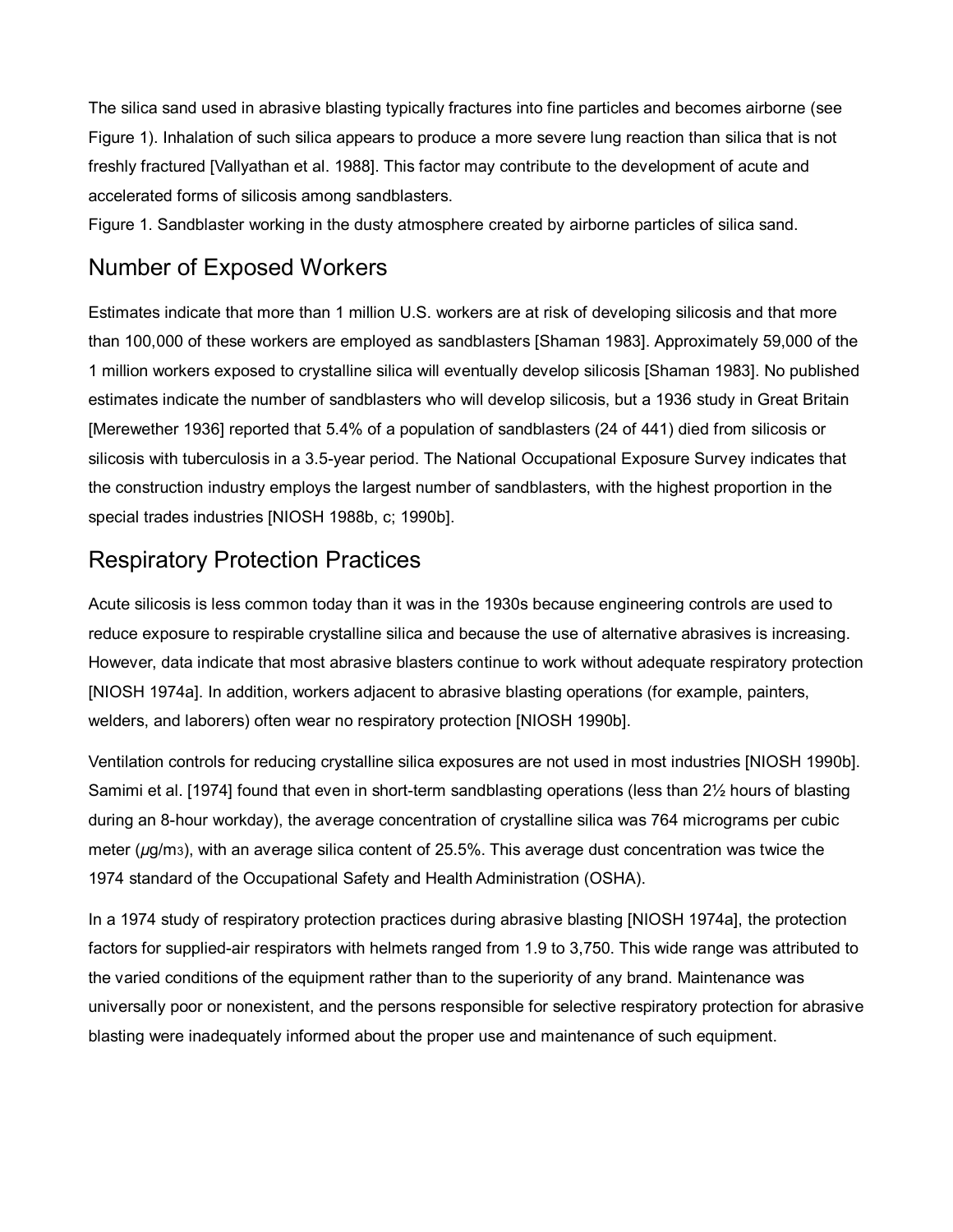## **TROUBLESHOOTING YOUR BLASTER**

**Sandblasters operate on a pressure or siphon system, whether you use them for cleaning glass, metal, plastics or wood. This means that troubleshooting problems with your sandblaster will be similar, regardless of the model or brand. A sandblaster's input is high-pressure air from a compressor and the correct abrasive for the surface you're cleaning and the output of a sander is a mixture of air and the abrasive, meaning there are few places for a malfunction to occur. The majority of your problems will be due to moisture in lines, tanks or valve adjustments, if you've ruled out the lack of compressed air and other obvious problems.**

• **Air pressure-** Eliminate the possibility of a faulty gauge by testing your air gun to ensure you have high-pressure air available. No air is generally caused by a faulty compressor, so confirm that the air compressor output pressure gauge indicates a suitable pressure available when the compressor runs.

•

**Clear blockages-** Try activating the sandblaster gun and ensure you can see and feel the abrasive coming out of the nozzle. If you can, your sandblaster is working correctly. Don't worry, changes like this are common and often, clogged abrasive lines will clear themselves if they're bumped or clogged.

If you can feel air but no abrasive through the gun, you either have plugged up feed lines or an empty abrasive tank. If you have a pressure blaster, you may find that the mixing valve on the pressure tank is defective or obstructing the abrasive feed.